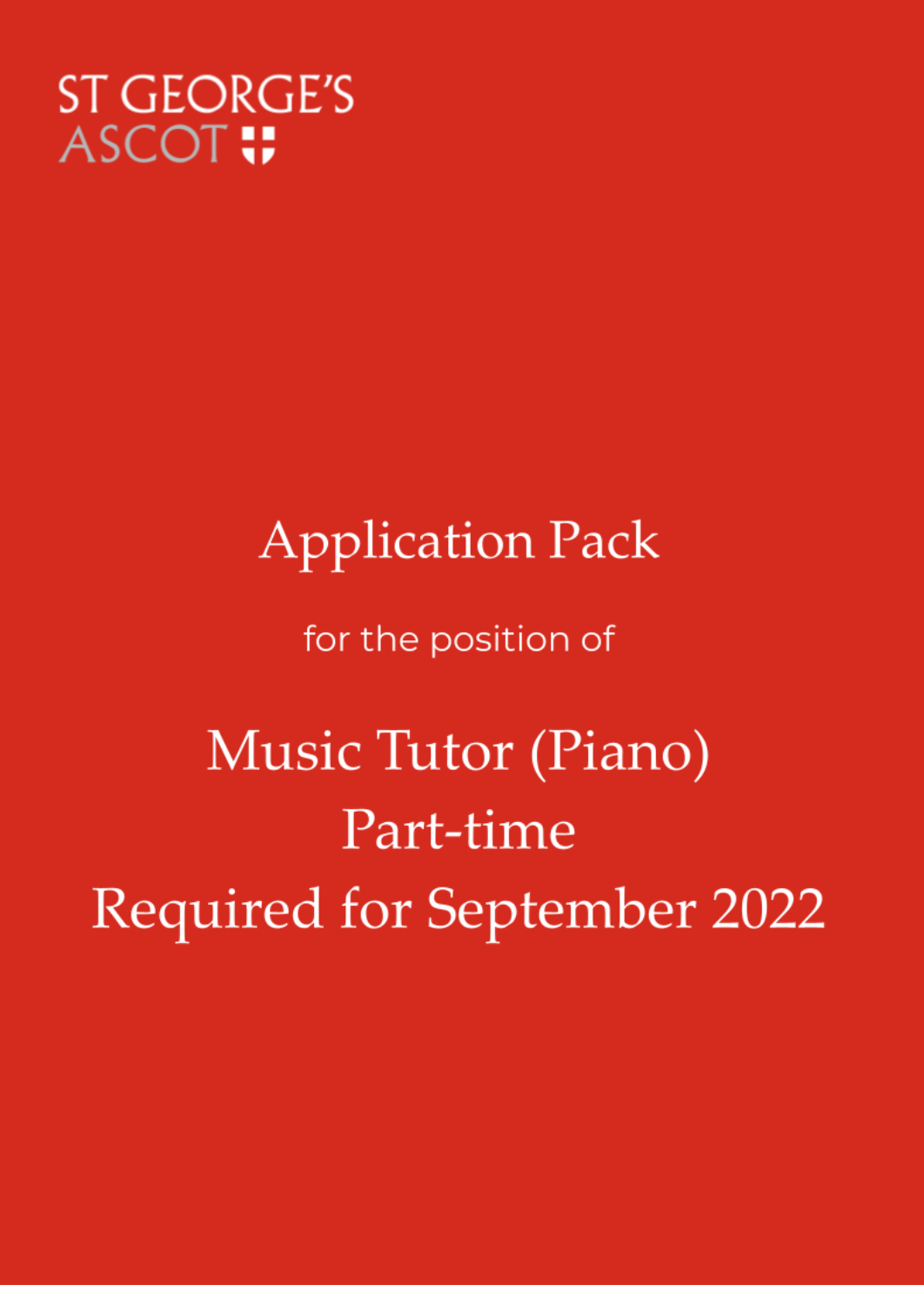## **About St George's**

## **Capable, Confident, Connected**

St George's is an independent boarding and day school with approximately 270 pupils aged from 11-18 years about 45% of whom are boarders (both full and tailored) and with a Sixth Form of approximately 80 pupils.

We are a welcoming school with a warm sense of community. Visitors are impressed by our facilities within a beautiful setting and the ambition of our educational provision, but most of all they are delighted by the girls who are truly special.

Our unique extended day allows all girls the time and space to foster confidence, independence and academic curiosity providing a future-facing education exclusively for girls in a world that was not designed for girls and introduces the girls to contemporary subjects and topics, through speakers, workshops, classes and visits.

Our academic results are impressive, with the 'value-added' in public examinations a real strength. We understand how girls learn effectively and we regularly add at least one grade higher at GCSE and A Level than baseline testing would suggest. Our pupils achieved the following results in 2021:

A Level: 77% A\*-A, 100% pass rate, GCSE: 60% 9/8 , 78% 9-7, 100% 9-4

Over the past two years at GCSE, St George's has been placed in the top 5 to 10% of schools nationally for value added.

St George's offers an education that is grounded, relevant and fosters employability.

The school operates as an Educational Trust administered by a Board of Governors, is a member of the Girls' Schools Association (GSA), Boarding Schools Association (BSA), and is ISC accredited.

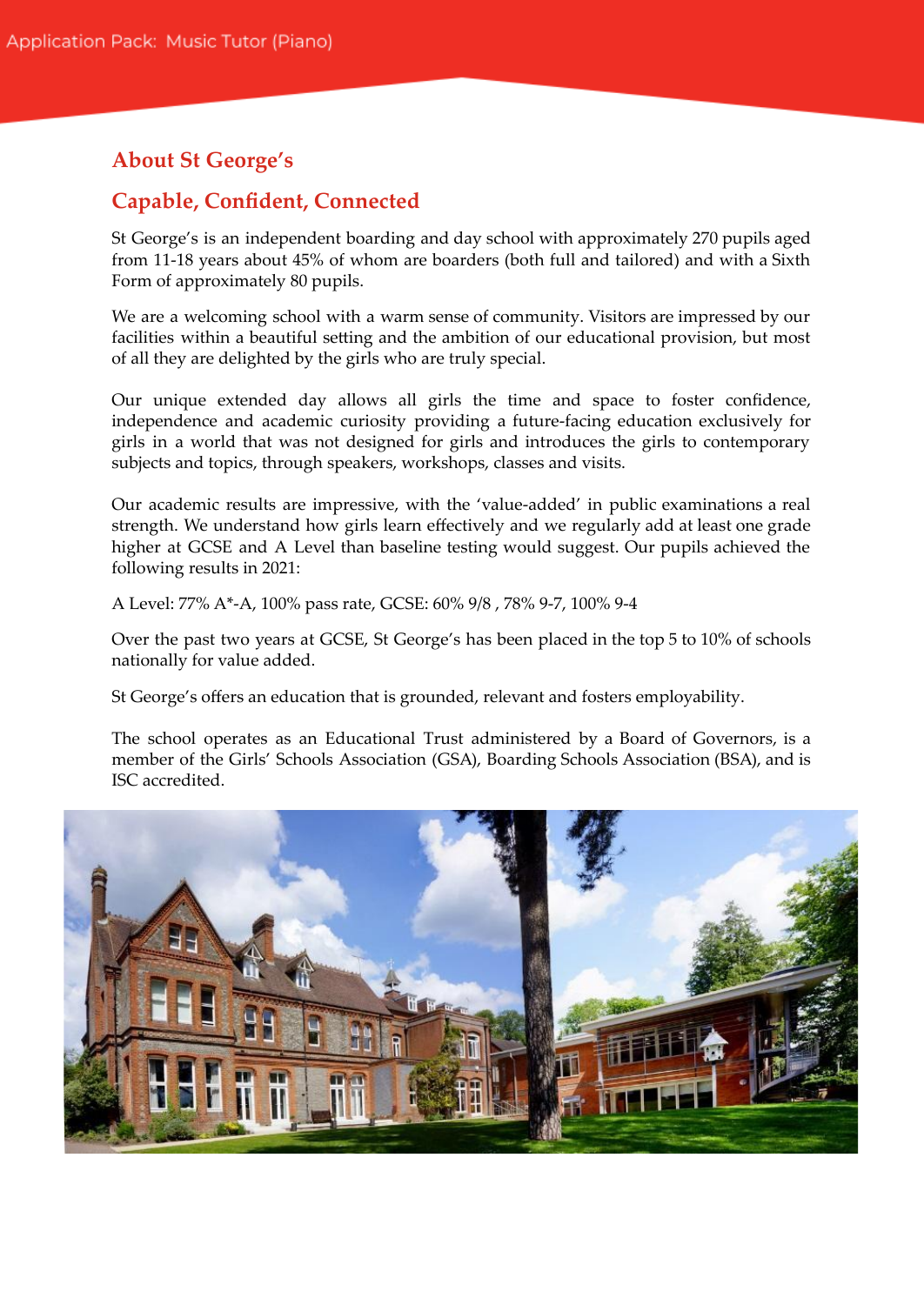### **Our Location**

St George's is approximately 25 miles west of central London, on a beautiful, leafy 30 acre site, within walking distance of Ascot High Street. We are close to Windsor, Eton, Bracknell and Heathrow airport, and equidistant from the M3 and M4 motorways. Ascot High Street can be reached on foot in five minutes while Ascot Railway Station is less than a mile away.

All facilities are on site and include, amongst others, a state-of-the-art 350 seat theatre, three boarding houses, a sports hall, squash courts and gym/dance studio, spacious library, Science centre, photographic, textiles and art studios, 6 floodlit netball/tennis courts, extensive sports pitches and a 25m 6 lane indoor swimming pool.



#SGACapable #SGAConfident #SGAConnected

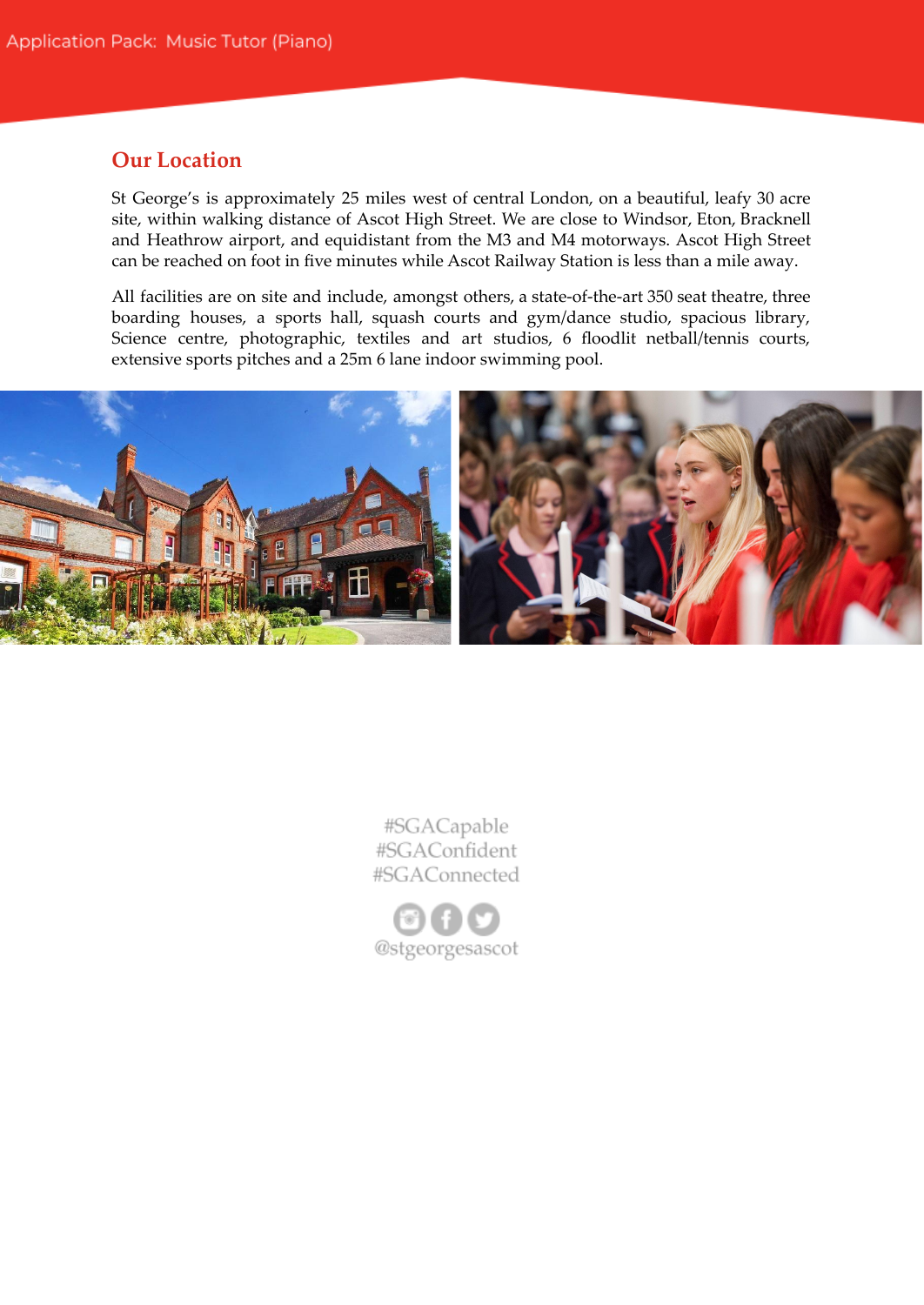#### **The Music Department**

The Music Department at St George's achieves much and provides a valued showcase for the school in the community at large and contributes to its reputation far and wide. The Chapel Choir was formed by the present Director of Music and enjoys an enviable reputation. The Choir has recorded for the BBC, has sung at major venues at home and abroad and made five recordings with Priory Records. In 2012 they gave the world premiere performance of *Jubilate Deo* by Howard Goodall and this year, sang at the Reading Minster memorial service for HRH The Duke of Edinburgh. In July 2022 they will tour Austria. The Choir sings each year at St Paul's Cathedral and are increasingly in demand for concerts and recitals.

The Director of Music oversees the Assistant Director of Music and twelve visiting instrumental and singing teachers. The academic staff teach Music in the curriculum from Year 7 through to A Level and coach instrumental and vocal ensembles. They also teach Grade 5 theory, aural and musicianship as required. The visiting teachers have a wealth of experience and many have busy freelance careers.

#### **Facilities**

The department is housed in purpose built facilities and includes twelve instrumental teaching and practice rooms, a large classroom, a smaller classroom and several instrument stores. The department area is connected both to the Chapel and the Sue Cormack Hall (complete with orchestral pit) which is the home of the school's performance arts and seats an audience of around 250. The school has more than twenty pianos on site, including four grand pianos.

## **Person Specification**

The successful candidate will be:

- Educated to degree level or equivalent.
- Experienced in classroom teaching and vocal or instrumental rehearsing.
- Aware of safeguarding and pastoral issues (further training will be mandatory).
- Sympathetic towards the ethos of a Christian, independent day and boarding school.
- Able to promote high standards of education, care and behaviour.
- Able to use ICT for composition, organisation and management.
- Able to teach across the age and ability range for the school.
- An excellent oral and written communicator.
- Very well organised.
- Able to co-operate and work collaboratively with colleagues, pupils and parents.
- Flexible and adaptable when going about their work.
- Abundantly charismatic and good-humoured.

#### **The following are the key duties and responsibilities:**

● To develop musical and technical skills at a level appropriate to the age and ability of the pupils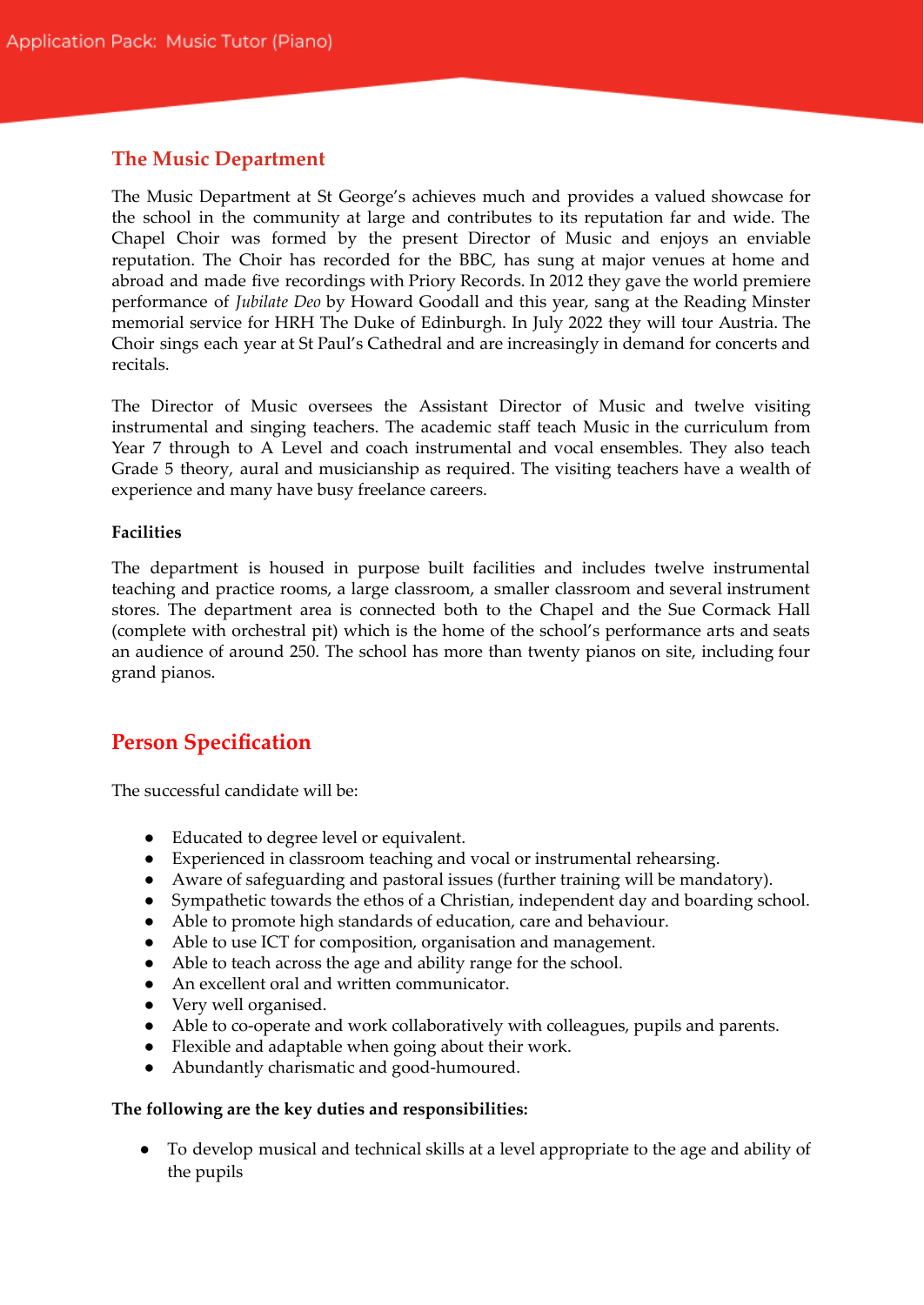- To monitor and record the progress of pupils and to liaise with the Director of Music on a regular basis.
- To complete pupil reports inline with the school's reporting schedule and style guide.
- To use and keep up-to-date practice diaries, pupil profiles, pupil reports, record keeping files; and exam entry forms.
- To plan and use a range of suitable materials to meet the learning needs of the pupils.
- To produce and use written short-term lesson plans as required.
- To actively encourage children to take advantage of the performance opportunities in school and the local and wider communities.
- To prepare pupils for examinations where appropriate and to provide support and guidance to parents and pupils.
- To keep abreast of new ideas, teaching materials and methods.
- Be involved in the organisation, planning and delivery of assemblies, performances and functions as required.
- To maintain good communication with the Director of Music.
- To work and contribute to the stated aims of the Music Department
- To be responsible for safeguarding and promoting the welfare of children and young people.
- **●** Contribute to the creation of a positive school ethos, in which every individual is treated with dignity and respect.

## **Salary and Benefits**

- a. **Start date:** September 2022.
- b. **Normal Hours of Work:** The hours per week will vary on a term by term basis, depending on the number of pupils requiring support. You will be notified in advance, on a termly basis of the number of hours you are required to work. You will be expected to teach each allocated pupil  $10 \times 30$  minutes per term (ie 30 lessons per academic year).
- c. **Remuneration:** The hourly rate of pay for this position is currently £34.80 which will increase to £35.85 from 1 September 2022. This includes an element to cover statutory holiday entitlement. On request, the Director of Music will confirm the number of pupils to be tutored on a termly basis. Although numbers vary, the current post-holder teaches seven students for ten half hour lessons per week, per term.
- d. **Probationary and Notice Periods:** The first year of employment will be probationary. The probationary period may be extended at the School's discretion. The employment may be terminated on two months' notice given in writing by either party at any time during or at the end of this probationary period. Upon successful completion of the probationary period, either party is required to provide in writing, one full term's notice irrespective of length of service.
- e. **Pension:** You will be automatically enrolled into the School's Pension Scheme if you are eligible, unless you complete the official opt out form. This is a money purchase scheme and you will be provided with full details of the scheme.